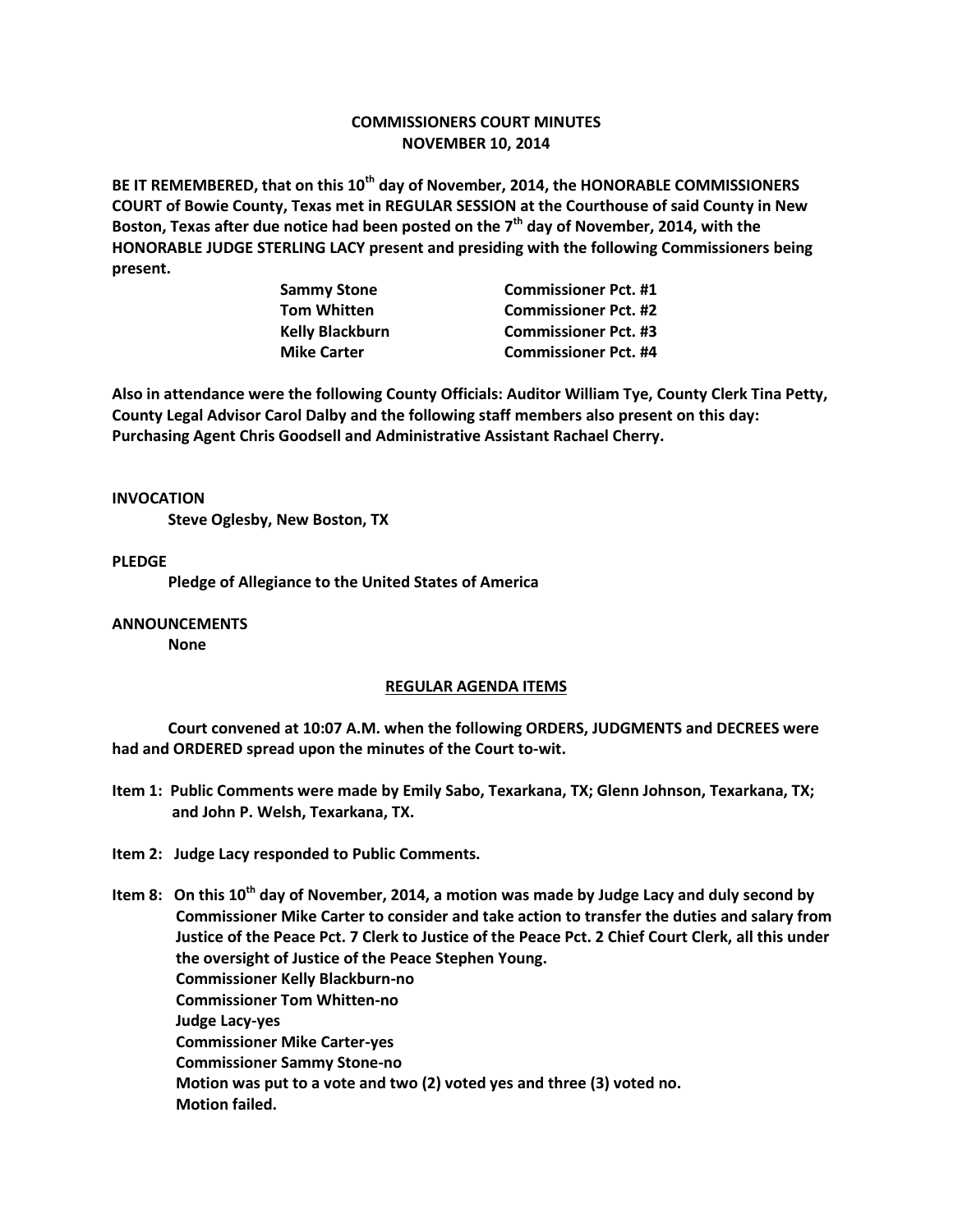**Item 9: On this 10th day of November, 2014:**

**A motion was made by Judge Lacy and there was no second to transfer the duties and salary from Pct. 7 Constable to Pct. 2 Constable George Huggins, Jr.**

**An amended motion was made by Judge Lacy and duly second by Commissioner Mike Carter to transfer the duties and salary from Pct. 7 Constable to Pct. 2 Constable George Huggins, Jr. until Pct. 7 Constable position is filled by election. Commissioner Kelly Blackburn-no Commissioner Tom Whitten-no Judge Lacy-yes Commissioner Mike Carter-yes Commissioner Sammy Stone-no Motion was put to a vote and two (2) voted yes and two (2) voted no. Motion failed.**

- **Item 3: On this 10th day of November 2014, a motion was made by Commissioner Kelly Blackburn and duly second by Commissioner Sammy Stone to accept Community Supervision and Correction Department (CSCD-Jack Pappas) Statement of Financial Position dated August 31, 2014. Motion was put to a vote and all voted aye and none opposed. Motion carried.**
- **Item 4: On this 10th day of November, 2014, a motion was made by Commissioner Kelly Blackburn and duly second by Commissioner Tom Whitten to call a Special Session, Thursday, November 13, 2014 at 1:00 P.M. to canvass the November 4, 2014, General Election votes. Motion was put to a vote and all voted aye and none opposed. Motion carried.**
- **Item 5: On this 10th day of November, 2014, a motion was made by Commissioner Kelly Blackburn and duly second by Commissioner Mike Carter to approve the Treasurer's Investment Report for the Quarter ending September 30, 2014. Motion was put to a vote and all voted aye and none opposed. Motion carried.**
- **Item 6: On this 10th day of November, 2014, a motion was made by Commissioner Mike Carter and duly second by Commissioner Kelly Blackburn to approve Transfer of Property from the County to the City of New Boston, which includes the property acquired by the County from Rails to Trails Conservatory from South ROW of I-30 to Texas Hwy 98. This will be an extension of the property which was quit claimed, deeded from the County to the City of New Boston by Commissioners Court on May 13, 2013 and continuing to HWY 98. Motion was put to a vote and all voted aye and none opposed. Motion carried.**
- **Item 7: On this 10th day of November, 2014, a motion was made by Commissioner Kelly Blackburn and duly second by Commissioner Sammy Stone to set Wednesday, December 10, 2014 at 12:00 P.M. as the deadline for applications and resumes for Bowie County Constable, Pct. 7 to be submitted by interested persons to Payroll office at the Bowie County Courthouse. Motion was put to a vote and all voted aye none opposed. Motion carried.**